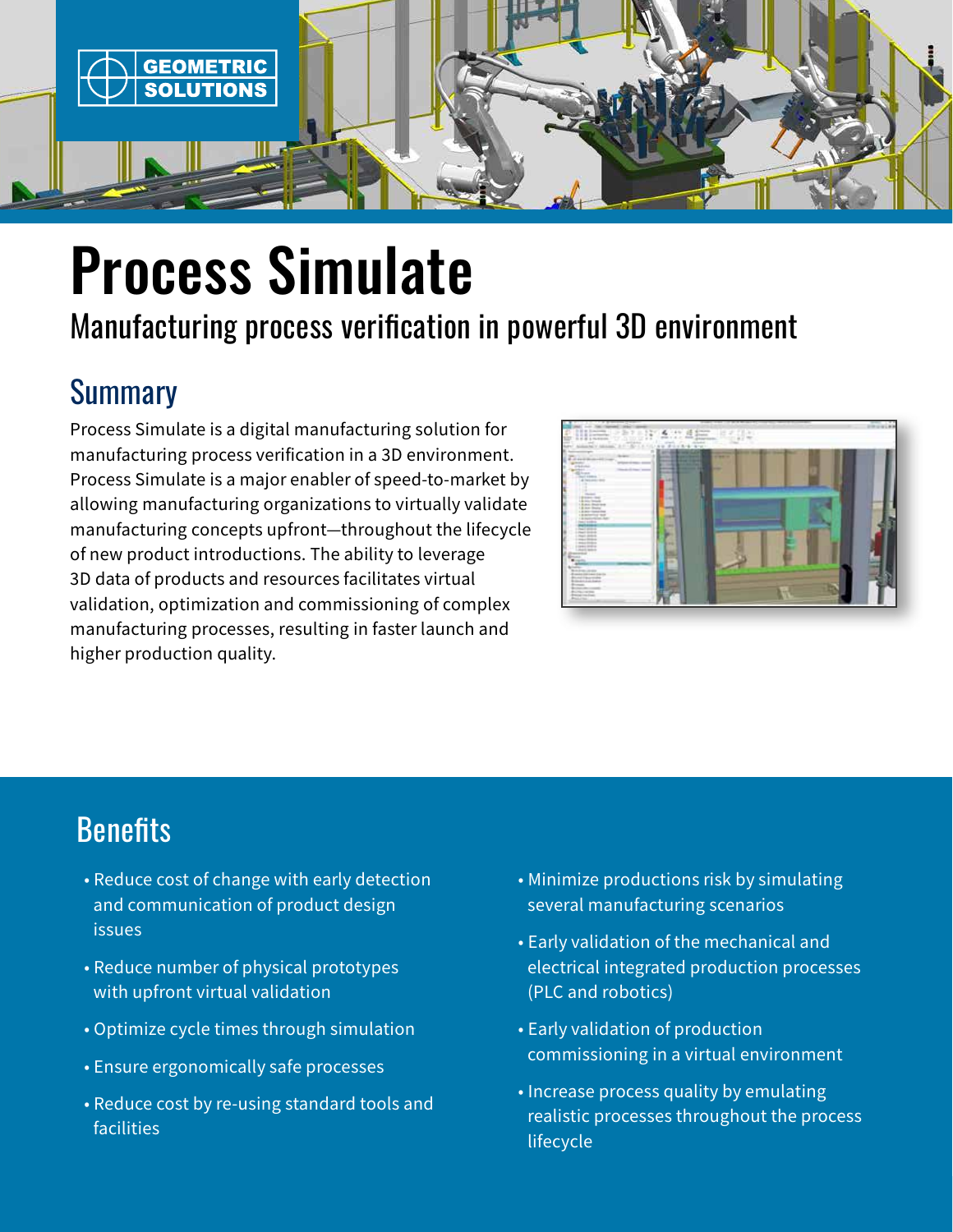# The Business Value of Process Simulate

The increased complexity of products and manufacturing processes presents world-class manufacturers with "time-to-market" and asset optimization challenges. Manufacturing engineering teams are expected to enable flawless new product launches and adhere to cost, quality and start-of-production targets. To meet these challenges, leading manufacturers leverage their organizational knowledge and the availability of 3D models of products and resources to virtually validate their manufacturing processes upfront. With new evolving technology, thousands of validation experiments can be conducted efficiently and almost automatically to ensure upfront production optimization.

Process Simulate facilitates the design and validation of manufacturing processes in a 3D dynamic environment. Process Simulate is fully integrated with the manufacturing backbone, thus enabling manufacturing engineers to reuse, author and validate manufacturing processes. Process Simulate provides an advanced 3D environment capable of emulating realistic behavior of manufacturing processes and optimization of cycle times and process sequence. Process Simulate facilitates simulation of assembly processes, human operations and mechanical procedures of tools, devices and robots. Process Simulate is highly scalable, providing various engineering disciplines with the data and toolset to examine detailed processes and verify them in different phases and perspectives.

# Integrated Environment for Manufacturing Process Validation

Process Simulate enables the verification of different segments of the manufacturing process. Assembly processes, human operations, welding, continuous processes such as laser welding and gluing and other robotic processes can be simulated in the same environment, allowing for simulation of virtual production zones. The simulation emulates realistic human behavior, robotic controllers and PLC logic.

## Process Simulate Assembly

Process Simulate Assembly allows users to verify the feasibility of an assembly process. It enables manufacturing engineers to determine the most efficient assembly sequence, catering for collision clearance and identifying the shortest cycle time. Process Simulate Assembly provides the capability to select the most suitable tool for the process by searching a classified tool library, performing virtual reach tests and collision analysis and simulating the full assembly process of the product and the tool together.

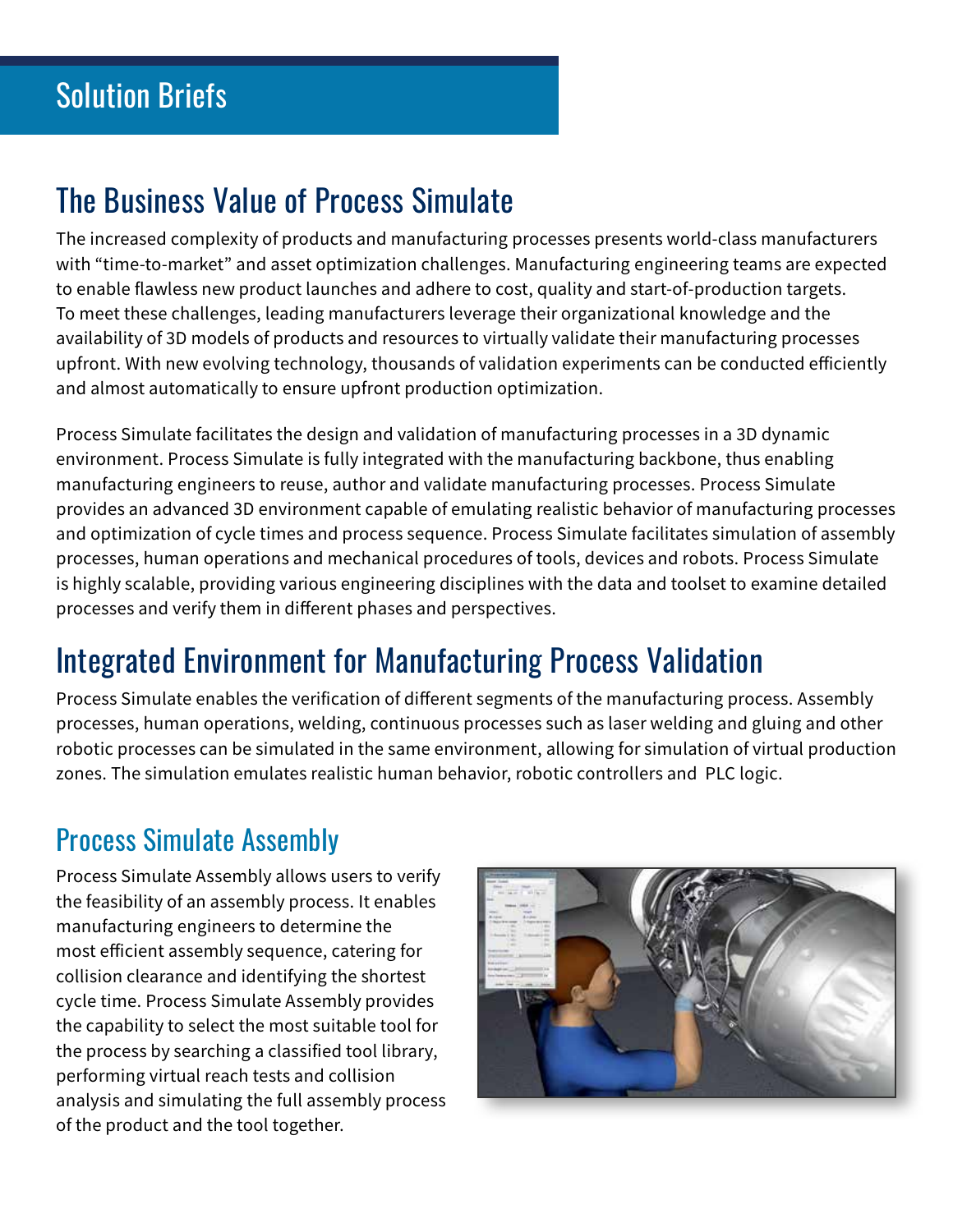## Process Simulate Spot Weld

Process Simulate Spot Weld enables users to design and validate spot welding processes in a 3D graphics and simulation environment from early planning phase up to detailed engineering stages and offline programming. Process Simulate Spot Weld facilitates manufacturing engineering tasks such as distribution of weld points to stations catering for geometric and cycle time constraints and selection of best weld gun from a classified library to re-use existing guns and tools.

## Process Simulate Human

Process Simulate Human allows users to verify the design of a workstation, ensuring the product parts can be reached, assembled and maintained. Process Simulate Human provides powerful capabilities to analyze and optimize the ergonomics of the human operation, thus ensuring an ergonomically safe process according to industry standards. Using the human simulation tools, the user can perform realistic simulation of the human tasks and optimize process cycle times according to industry standard ergonomics libraries.





## Process Simulate Robotics

Process Simulate Robotics enables users to design and simulate highly complex robotics manufacturing zones. Synchronizing multi-robot zones—a highly complicated task—is simplified with Process Simulate tools such as cyclic event evaluator and emulated specific robot controller. The robotics simulation tools provide the capability of designing a collisionfree path for all the robots and optimize their cycle times.

#### Process Simulate Commissioning

Process Simulate Commissioning enables users to streamline the existingmanufacturing and engineering data from conceptual design down to the shop floor. Process Simulate Commissioning supplies a common integration platform for the various disciplines participating in real commissioning of a production zone/ cell (mechanical and electrical). Using Process Simulate Commissioning, users can simulate real PLC code with the actual hardware using OPC and the actual robot programs, thus enabling the most realistic virtual commissioning environment.